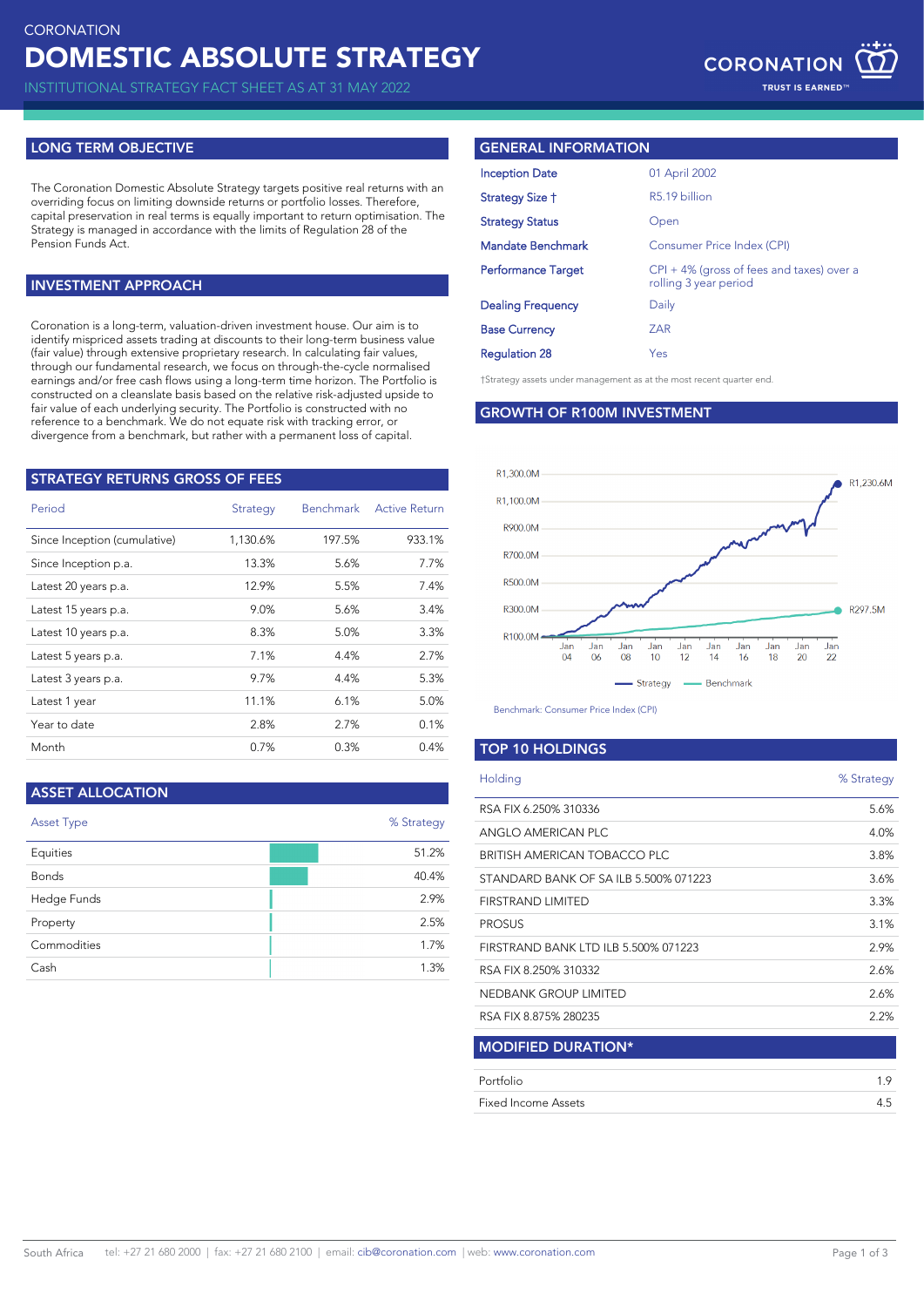# DOMESTIC ABSOLUTE STRATEGY **CORONATION**

INSTITUTIONAL STRATEGY FACT SHEET AS AT 31 MAY 2022

## **PERFORMANCE & RISK STATISTICS (Since inception)**

| Average Annual Return         | 13.6%      |
|-------------------------------|------------|
| Annualised Standard Deviation | 7.4%       |
| <b>Highest Monthly Return</b> | 7.5%       |
| Lowest Monthly Return         | (7.9)%     |
| % Positive Months             | 70.7%      |
| Downside Deviation            | 3.4%       |
| Maximum Drawdown              | $(12.1)$ % |
| Sortino Ratio                 | 1.6        |
|                               |            |

# **EFFECTIVE MATURITY PROFILE\***

| Term          | % Strategy<br>(incl. Cash) | % Strategy<br>(excl. Cash) |
|---------------|----------------------------|----------------------------|
| 0 to 1 year   | 1.3%                       | 2.2%                       |
| 1 to 3 years  | 13.0%                      | 12.9%                      |
| 3 to 7 years  | 8.3%                       | 8.2%                       |
| 7 to 12 years | 9.1%                       | 9.0%                       |
| Over 12 years | 10.0%                      | 9.9%                       |

# **BEAR MARKETS BULL MARKETS**





In the bar graphs above, we have divided the period since inception of our Strategy into bull and bear markets. The Strategy's returns are measured against the FTSE/JSE All Share index. The bear market graph clearly demonstrates how the Strategy has protected capital; its losses were much more shallow than the market during downswings. As evident from the second graph, the Strategy also enjoyed healthy upside participation in bull markets.

# **PORTFOLIO MANAGERS**



## Pallavi Ambekar - BBusSc, CA (SA), CFA

Pallavi is Head of the Absolute Return investment unit and a portfolio manager across all strategies in the unit. With 19 years' investment experience, she also has research responsibility for certain large capitalisation shares listed on the JSE.



#### Charles de Kock - BCom (Hons), MCom

Charles joined Coronation in 2005 and is a co-portfolio manager across all strategies within the Absolute Return investment unit. He also co-manages the Coronation Balanced Defensive and Capital Plus unit trust funds. Charles has more than 30 years' investment experience.



#### Neill Young - BBusSc, CA (SA), CFA

Neill joined Coronation in 1998 and co-manages Coronation's Absolute Return Strategies as well as the Coronation Financial, Balanced Defensive and Capital Plus unit trust funds. Neill has more than 23 years' investment experience.